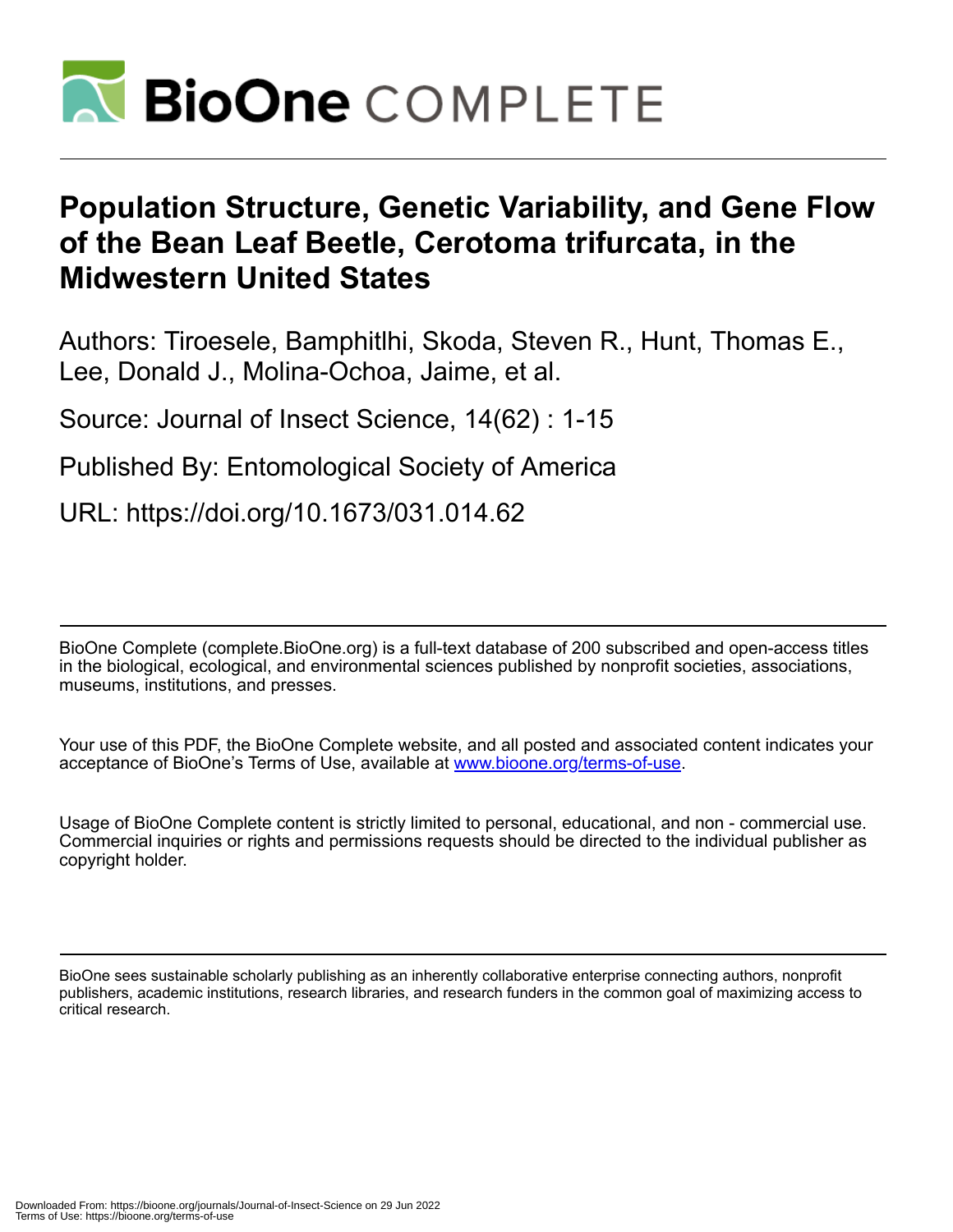

## **Population structure, genetic variability, and gene flow of the bean leaf beetle,** *Cerotoma trifurcata***, in the Midwestern United States**

Bamphitlhi Tiroesele<sup>1a</sup>, Steven R. Skoda<sup>2b</sup>, Thomas E. Hunt<sup>3c</sup>, Donald J. Lee<sup>4d</sup>, Jaime Molina-Ochoa<sup>5e</sup>, John E. Foster<sup>1f</sup>

<sup>1</sup>Department of Entomology, University of Nebraska-Lincoln, Lincoln, NE 68583-0816<br><sup>21</sup>JSDA ARS KRUSURU Serounyorm Research Unit Kernville, TV 79029

USDA-ARS-KBUSLIRL Screwworm Research Unit, Kerrville, TX 78028 <sup>3</sup>

<sup>3</sup>Department of Entomology, University of Nebraska Haskell Agricultural Laboratory, Concord, NE, 68728-2828  $^4$ Department of Agronomy and Horticulture, University of Nebraska-Lincoln, Lincoln, NE 68583-0915

<sup>5</sup>Coordinación General de Investigación Científica, Centro Universitario de Investigación y Desarrollo Agropecuario, Tecomán Colima 28930, México

### **Abstract**

Bean leaf beetle, *Cerotoma trifurcata* (Forster) (Coleoptera: Chrysomelidae), is a common pest of soybean in the Midwest United States. However, there are currently no reports on the genetic variability of *C. trifurcata*. This study examined 15–30 individuals from 25 sample locations to estimate genetic variability and gene flow within and among *C. trifurcata* from across the Midwest. Amplified fragment length polymorphism generated 175 markers for analyses. Results from analysis of molecular variance (AMOVA) indicated that the majority of genetic variation was from within samples; only a small amount of the total variation was attributed to the variation among the samples. The  $G_{ST}$  for the entire *C. trifurcata* population indicated that the majority of genetic variation was found within the samples, further supporting the AMOVA results. The estimated average gene flow among the *C. trifurcata* samples was 1.83. The Mantel test revealed no indication of correlation between geographical and genetic distance for all the *C. trifurcata*  samples. These findings show that *C. trifurcata* in the Midwest are genetically heterogeneous and part of a large, interbreeding population.

**Abbreviations: AFLP,** amplified fragment length polymorphism; **AMOVA,** analysis of molecular variance; **BLB,** bean leaf beetle **Keywords:** AFLP, genetic distance, geographic distance, soybean pests **Correspondence:** <sup>a</sup> btiroese@yahoo.com, b Steve.Skoda@ars.usda.gov, c thunt2@unl.edu, d dlee1@unl.edu, e jmolina18@hotmail.com, f jfoster@unlnotes.unl.edu **Received:** 19 June 2012 **Accepted:** 28 August 2013 **Published:** 2 May 2014 **Editor:** Henry Hagedorn was editor of this paper. **Copyright:** This is an open access paper. We use the Creative Commons Attribution 3.0 license that permits unrestricted use, provided that the paper is properly attributed. **ISSN:** 1536-2442 | Vol. 14, Number 62 **Cite this paper as:** Tiroesele B, Skoda SR, Hunt TE, Lee DJ, Molina-Ochoa J, Foster JE. 2014. Population structure, genetic variability, and gene flow of the bean leaf beetle, *Cerotoma trifurcata*, in the Midwestern United States. *Journal of Insect Science* 14:62. Available online: http://www.insectscience.org/14.62

Journal of Insect Science | http://www.insectscience.org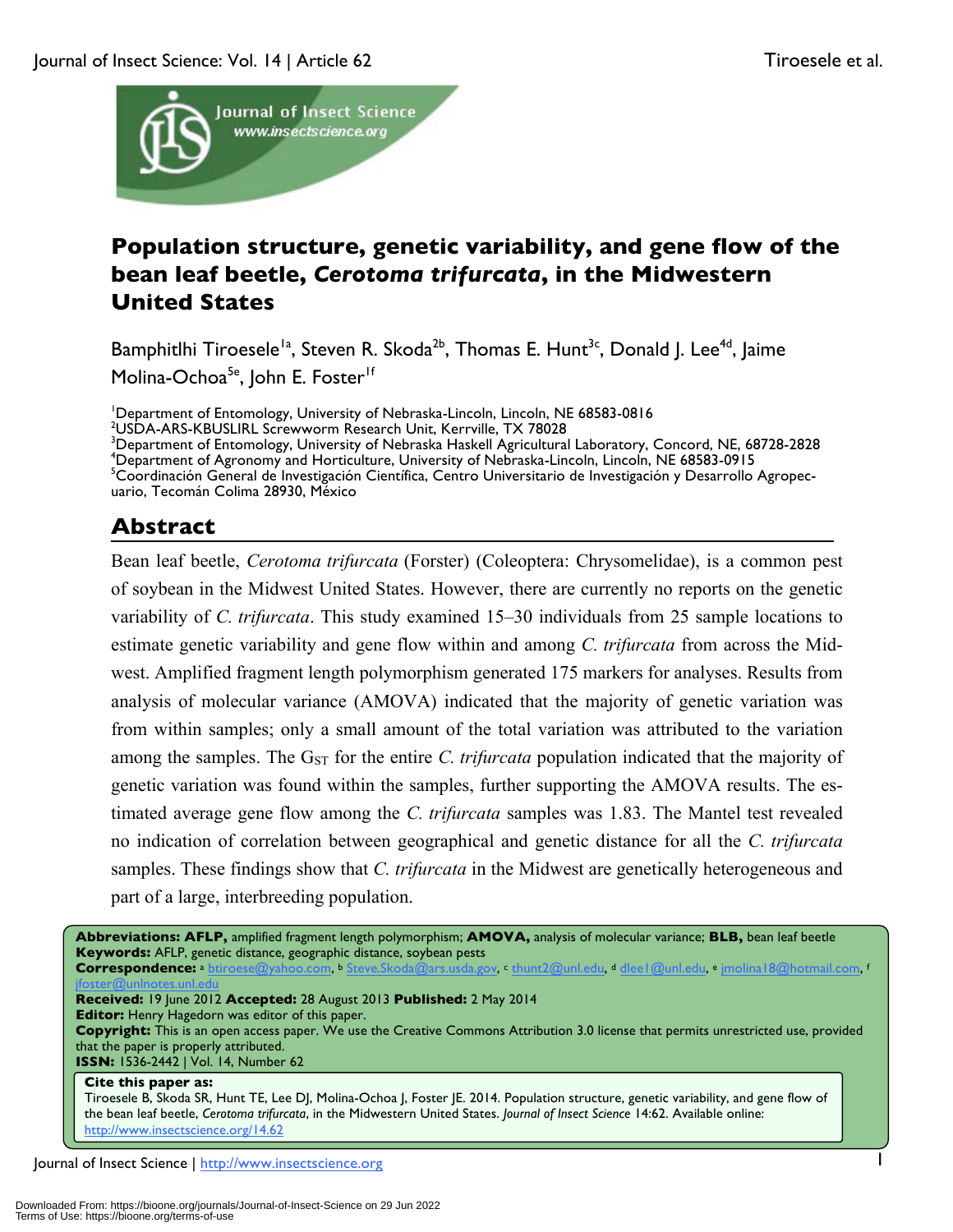### **Introduction**

Bean leaf beetle, *Cerotoma trifurcata* (Forster) (Coleoptera: Chrysomelidae), is a pest of leguminous crops, especially soybean, in the United States. *Cerotoma trifurcata* adults directly damage the soybeans by feeding on the leaves, stems, and pods (Smelser and Pedigo 1992), while the larvae feed on the plant root system (Lundgren and Riedell 2008). It also causes indirect damage by transmitting soybean diseases such as bean pod mottle virus (Hopkins and Muller 1984), soybean mosaic virus, yellow cowpea mosaic virus (Jansen and Staples 1971), cowpea chlorotic mottle virus (Walters and Dodds 1969), and southern bean mosaic virus (Walters 1964). These viruses, especially bean pod mottle virus, reduce soybean yield (Horn et al. 1973) and grain quality (Hill et al. 2007). *Cerotoma trifurcata* overwinter as adults under leaf litter in wooden areas; the following spring, these overwintering individuals then attack the soybeans as they emerge.

Understanding the genetic background of insect pests can aid in understanding their evolution in changing environments, hence aiding in effecting their management in an agricultural ecosystem. Genetic fragmentation affects gene flow within several insect species (Liebherr 1988; Crouau-Roy 1989). Sometimes distance alone can function as a barrier to genetic exchange among samples (Gonzalez-Rodriguez et al. 2000; Ruggiero et al. 2004). Isolation caused by geographic barriers, habitat suitability, or distance is capable of restricting gene flow within the *C. trifurcata* population and could result in population fragmentations and genetic differentiation. It is important to characterize the genetic variability, gene flow, and ecological features of pest target populations prior to a large investment in large-scale efforts aimed at

controlling insect pests (Sluss and Graham 1979; Martinelli et al. 2007). The inability to detect or improper detection of differences between samples can lead to drastic and costly consequences in pest management. There are currently no studies on the genetic variability of *C. trifurcata*.

The advent of molecular genetic tools allowed extensive descriptions and analyses of insects (Reineke et al. 1998), including *C. trifurcata*. Amplified fragment length polymorphism (AFLP) is a widely used, powerful technique for DNA profiling mostly used in assessing diversity within and among organisms that have varying genomic structures. Although AFLP produces dominant markers, it can be used to detect molecular genetic variations in DNA of any source or complexity without prior sequence knowledge (Vos et al. 1995). The capability of generating a large number of polymorphic loci genome-wide, the high level of reproducibility, the quick start-up time, and the relatively low cost make it a very useful tool that overcomes the issue of dominant markers (Savelkoul et al. 1999; Gerber et al. 2000). This study was of the genetic variability and gene flow of *C. trifurcata* specimens from the Midwest United States using AFLP.

### **Materials and Methods**

### **Insect collection**

Collection sites were divided into five regions (Central, South, West, East, and North) along two transects in the Midwest United States **(**Figure 1**)**. A total of 25 samples were taken. All samples were collected from soybean fields by using sweep nets (Table 1). Two perpendicular transects were designed running from Minnesota/South Dakota to Missouri/Kansas, and from Nebraska to Illinois/Ohio. Iowa was regarded as the central area for the two transects. The samples were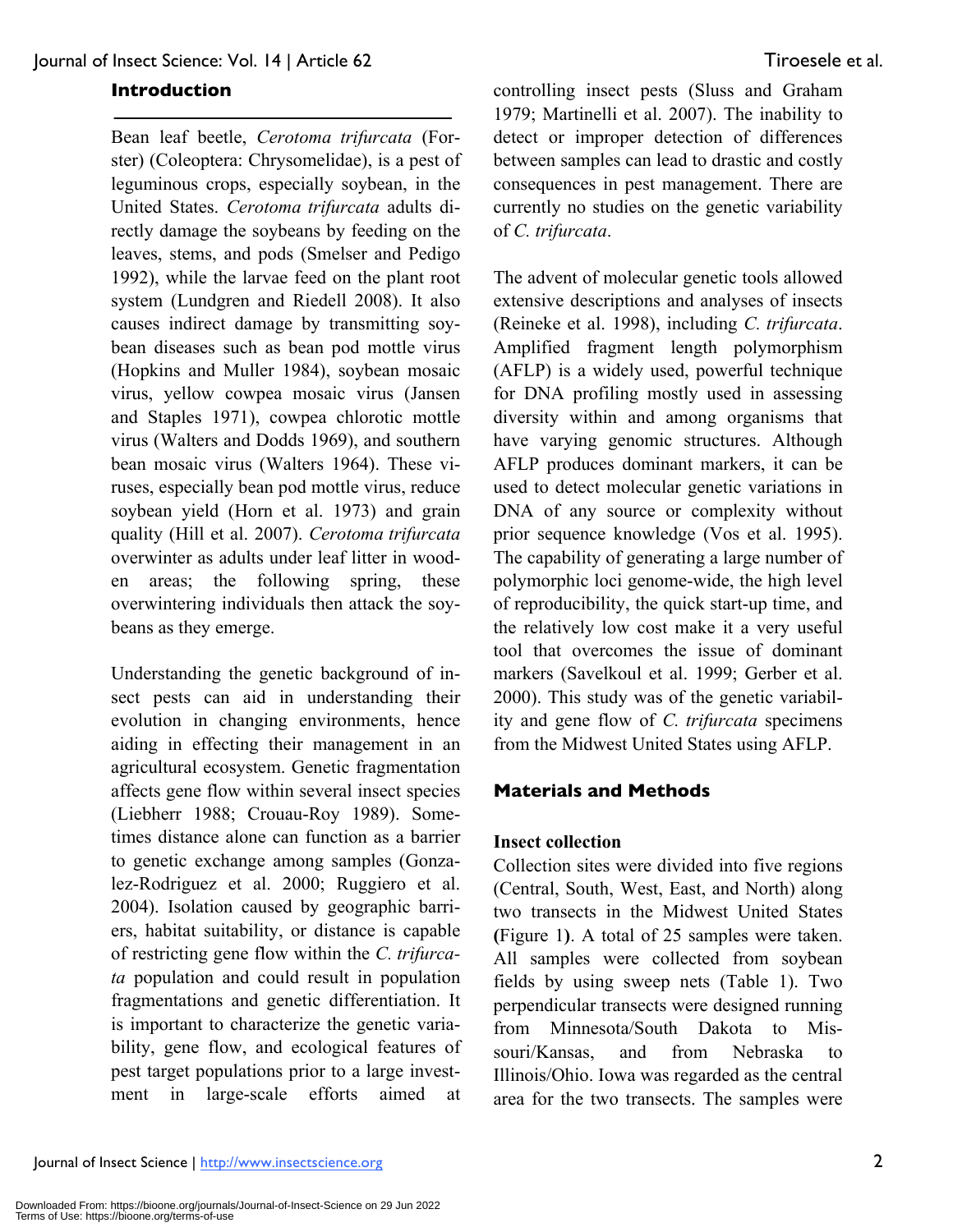

**Figure 1.** Sampling sites of Midwest (USA) *Cerotoma trifurcata* subpopulations used in this study. \*1-Brookings, 2-Becker, 3- Lamberton, 4-Sutherland, 5-Ames, 6-Lewis, 7-Chariton, 8-Concord, 9-Ithaca (Mead), 10-Lincoln, 11-Clay Center, 12-Manhattan, 13- Columbia, 14-Pemiscot, 15-Savoy, 16-Logan, 17-Waverly, 18-Richland, 19-Hancock, 20-Hoytville, 21-Pemberville. High quality figures are available online.

| Sample ID   |                 | Collection site   Collector and No. collected | <b>GPS</b> Coordinates        | <b>Date Collected</b> |
|-------------|-----------------|-----------------------------------------------|-------------------------------|-----------------------|
|             |                 | <b>Northern Sample Sites</b>                  |                               |                       |
| LAMB        | Lamberton, MN   | <b>B.</b> Potter (40)                         | N44°24.370"; W95°31.992"      | $Jun-10$              |
| <b>BECK</b> | Becker, MN      | K. Koch (40)                                  | N45° 23'33.83"; W93°52'59.24" | $Jun-10$              |
| <b>SD</b>   | Brookings, SD   | D. Ram (45)                                   |                               | $Jun-10$              |
|             |                 | <b>Southern Sample Sites</b>                  |                               |                       |
| <b>MAN</b>  | Manhattan, KS   | B. Tiroesele (50)                             | N39°12.845"; W96°35.605"      | Aug-10                |
| PEMI        | Pemiscot, MO    | K. Tindall $(50)$                             | N36°23'46.98"; W89°36'48.74"  | Aug-10                |
| <b>COL</b>  | Columbia, MO    | B. Tiroesele (60)                             | N38°53'57.07"; W92°12'34.21"  | Aug-10                |
|             |                 | <b>Western Sample Sites</b>                   |                               |                       |
| <b>LINC</b> | Lincoln, NE     | B. Tiroesele (100)                            | N40°51'85.05"; W96°36'04.10"  | Aug-08/Jul-10         |
| <b>MEAD</b> | Mead, NE        | B. Tiroesele (150)                            | N41°11'10.21"; W96°27'63.06"  | Aug-08/Jul-10         |
| CONC        | Concord, NE     | B. Tiroesele (60)                             | N42°22'14.98": W96°55'52.97"  | Aug-08/10             |
| CLC         | Clay Center, NE | B. Tiroesele (150)                            | N40°29'52.94": W98°01'32.51"  | Aug-08/10             |
|             |                 | <b>Central Sample Sites</b>                   |                               |                       |
| <b>LEW</b>  | Lewis, IA       | B. Tiroesele (70)                             | N41°19'02.01; W95°10'12.64    | Aug-10                |
| <b>CHA</b>  | Chariton, IA    | B. Tiroesele (15)                             | N40°58'29.94; W93°25'41.95    | Aug- $10$             |
| <b>SUTH</b> | Sutherland, IA  | B. Tiroesele (20)                             | N42°55'26.34; W95°32'23.96    | Aug-10                |
| AM          | Ames, IA        | M. McCarville (40)                            | N42°03'13.55; W94°01'45.12    | $Jul-10$              |
|             |                 | <b>Eastern Sample Sites</b>                   |                               |                       |
| <b>SAV</b>  | Savoy, IL       | A. Morehouse (40)                             | N40°02'16.82; W88°13'55.34    | $Jul-10$              |
| <b>WAV</b>  | Waverly, OH     | P. Srinivas (30)                              |                               | $Jul-03$              |
| <b>PEM</b>  | Pemberville, OH | P. Srinivas (22)                              | ۰                             | $Jul-03$              |
| <b>HOYT</b> | Hoytville, OH   | P. Srinivas (15)                              |                               | $Jul-03$              |
| <b>HAN</b>  | Hancock, OH     | R.B. Hammond (40)                             | N41.03293, W83.78947          | Aug-10                |
| <b>RICH</b> | Richland, OH    | R.B. Hammond (40)                             | N40.77177, W82.66700          | Aug-10                |
| LOG         | Logan, OH       | R.B. Hammond (30)                             | N40.37701, W83.69393          | Aug-10                |

collected from an area spanning about 960 miles (west to east: 1545 km) by about 790 miles (north to south: 1,271 km). The Mississippi River separated East samples from the others, the Missouri River separated the Center from West samples, and North from South samples were quite distant. The West samples were collected from Lincoln, Mead, Concord, and Clay Center areas of Nebraska in 2008 and 2010 (Table 1). The East samples were collected in 2003 (Waverly, Pemberville, and Hoytville in Ohio) and 2010 (Savoy, IL, and

Journal of Insect Science | http://www.insectscience.org 3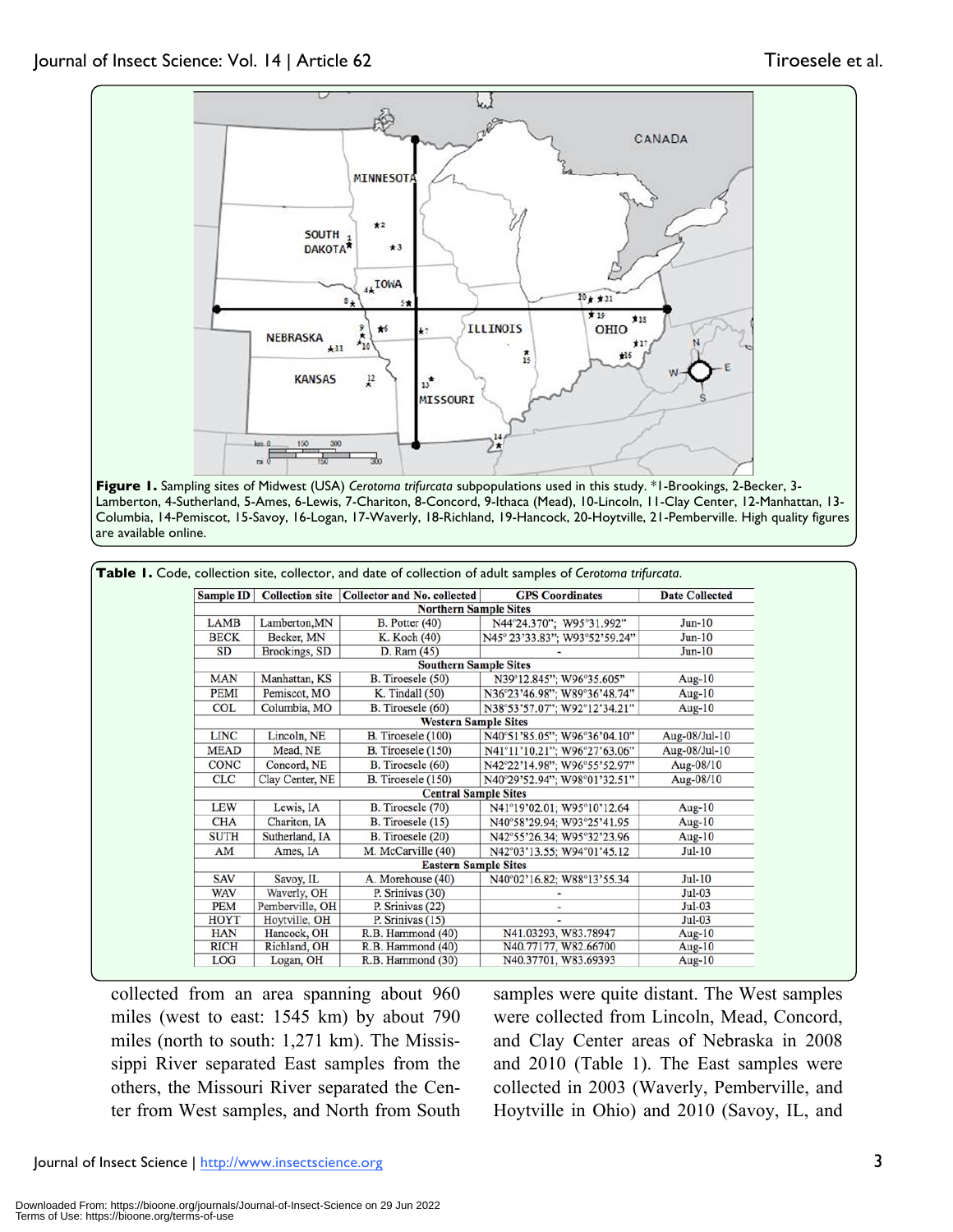Logan, Richland, and Hancock in Ohio) (Table 1). All other samples were collected in 2010 (Table 1). The number of insects collected and used per location (sample) varied between 15 to more than 30. The collected *C. trifurcata* adults were stored in 95% alcohol until the samples reached the laboratory. The alcohol was then changed twice to avoid alcohol dilution by fluids from sampled adults, which can lead to DNA degradation, and then kept in the freezer at -80°C until processing for DNA isolation.

### **DNA extraction and quantification**

DNA was extracted from the thorax of *C. trifurcata* adults using a hexadecyltrimethylammoniumbromide (CTAB; Sigma-Aldrich, www.sigmaaldrich.com) extraction protocol as modified by Clark (2005). The frozen adults were first soaked and washed in a beaker of double distilled autoclaved water for 10 min. The adults were then prepared for DNA extraction by removing the gut, abdomen, and head, leaving only the thorax to use in the study. The thorax was homogenized in 500 µL of CTAB extraction buffer (100 mM Tris-HCL, 1.4 M NaCl, 0.02 M EDTA, 2% CTAB, and  $0.2%$  β -mercapto ethanol) (Sigma-Aldrich). 10 µL Proteinase K (concentration of 200 µg/mL extraction buffer; Sigma-Aldrich) was added to the homogenate in each tube and then incubated for 1.5 hr at 65°C. RNase A (15 µL; 500 µg/mL concentration; Sigma-Aldrich) was added to the homogenates, and this was incubated for 2 hr at 37°C. After RNA and protein were removed from each sample, the homogenate was centrifuged at 14,000 rpm for 5 min at room temperature. The supernatant was then removed and placed in clean, 1.5-µL autoclaved micro-centrifuge tubes. This supernatant was further extracted with 500  $\mu$ L of chloroform:isoamyl alcohol (24:1) (Sigma-

Aldrich) by centrifugation at 14,000 rpm for 20 min to separate the phases. The top, aqueous phase was transferred into a clean, autoclaved, 1.5-mL micro-centrifuge tube, and the chloroform:isoamyl step was repeated. The aqueous phase was once again collected into another clean, autoclaved, 1.5-mL microcentrifuge tube. DNA was then precipitated by adding 400  $\mu$ L chilled (-20 $\degree$ C) isopropanol to the aqueous phase and incubated at 4°C for at least 8 hr. After incubation, the precipitate was centrifuged at 12,000 rpm at 4°C for 30 min. The isopropanol was decanted; the DNA pellet was then rinsed with 500 µL 100% chilled ethanol (ETOH) and centrifuged at 12,000 rpm at 4°C for 5 min. The supernatant was poured off, the pellet was rinsed with 500 µL of 70% cold ETOH, and this was centrifuged for 5 min. The ETOH was decanted, and the pellet was then air dried at room temperature (24°C) for 50 min under the hood. After drying, the pellet,  $80 \mu L$  of 1X TE buffer (10 mM Tris-HCL pH 8.0, 0.1 mM EDTA) was added into the micro-centrifuge tube with the DNA pellet and stored at 4°C for at least 8 hr; this was then transferred and kept at -20°C.

Each DNA sample was quantified by using both a 1% agarose gel and Nanodrop spectrophotometer (ND 1000 V3.5.1) (Thermo Scientific, www.thermoscientific.com). The Nanodrop spectrophotometer provides both the quality and quantity measurements based on the 280/260 ratio readings. However, this does not show fully the DNA quality, that is, if it is degraded or not. So, a 1% agarose gel with a  $\lambda$  DNA marker (22.2 ng/ $\mu$ L) was run at 60 volts for 20 min to further quantify the DNA. The agarose gels were visualized under the UV light using Genomic Solution software (Genomic Solutions, Harvard Bioscience, www.harvardbioscience.com). After quantification, the DNA samples were diluted to 23 ng/µL concentration by adding 1 X TE buffer.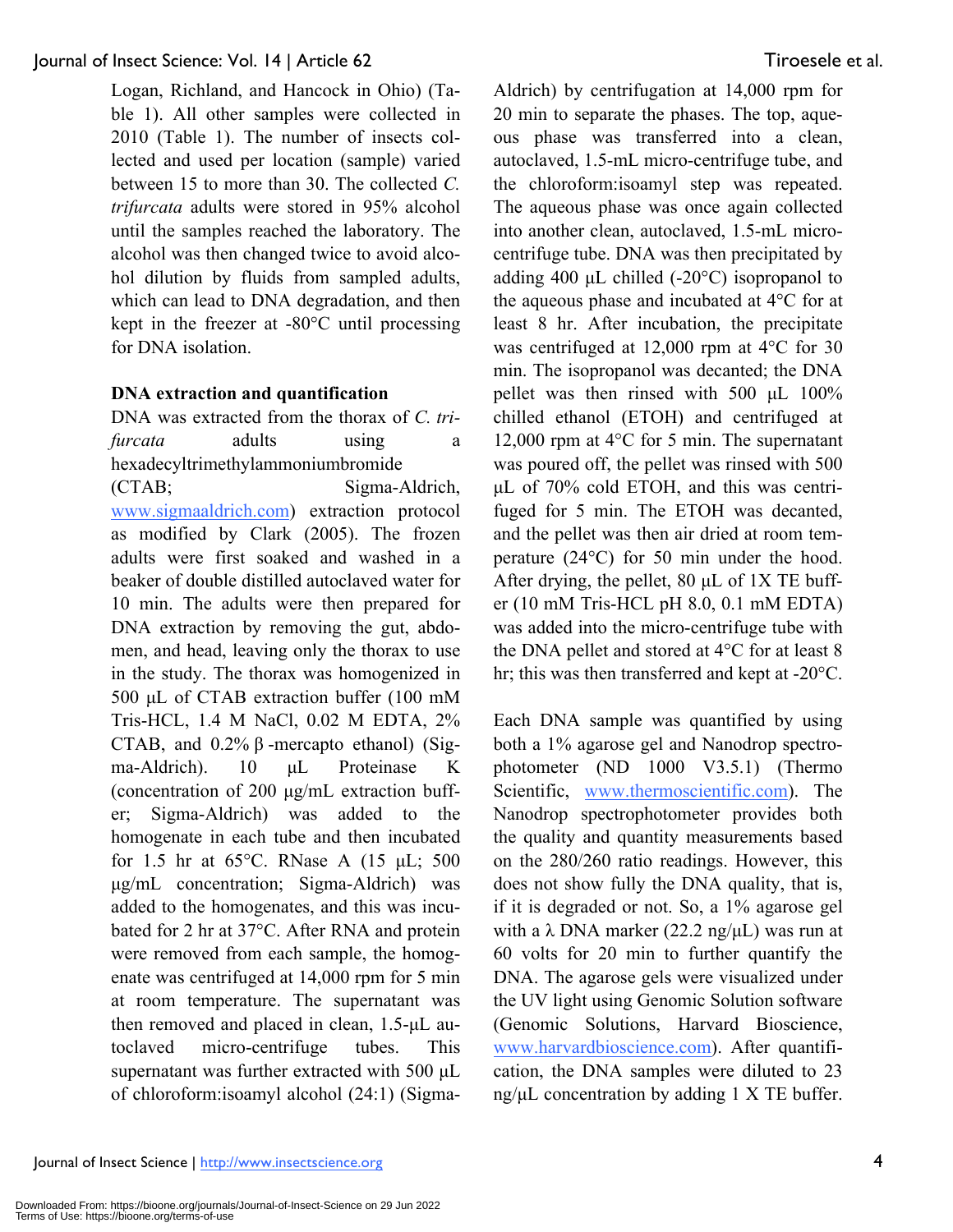| <b>Primer ID</b> | <b>Primer Type</b><br>Sequence $(5^{\prime} - 3^{\prime})$ |                                       | <b>AFLP STEP</b>        |  |
|------------------|------------------------------------------------------------|---------------------------------------|-------------------------|--|
| $EcoRI-F$        | Forward adapter                                            | CTCGTAGACTGCGTACC   Adapter Ligation  |                         |  |
| EcoRI-R          | Reverse adapter                                            | AATTGGTACGCAGTCTAC   Adapter Ligation |                         |  |
| MseI-F           | Forward adapter                                            | <b>GACGATGAGTCCTGAG</b>               | <b>Adapter Ligation</b> |  |
| MseI-R           | Reverse adapter                                            | TACTCAGGACTCAT                        | <b>Adapter Ligation</b> |  |
| $E(N+0)$         | EcoRI Preamp primer                                        | GACTGCGTACCAATTC                      | Preamplification        |  |
| $M(N+1)$         | Msel Preamp primer                                         | <b>GATGAGTCCTGAGTAAC</b>              | Preamplification        |  |
|                  |                                                            |                                       |                         |  |

**Table 3.** Selective AFLP primer combinations, number of markers, and fragment size for the primer pair combinations for *Cerotoma trifurcata* study. Duisseur Countries diese Nouvelous of Mouleure Europeant Cine Donne (bm) | 0/ Missouphe

|                           |     | Primer Combination   Number of Markers   Fragment Size Range (DD)   % Mismatch |      |
|---------------------------|-----|--------------------------------------------------------------------------------|------|
| M-CAA x E-ACA             | 74  | $50 - 400$                                                                     | 6.17 |
| M-CAG x E-AAC             |     | 50 - 400                                                                       | 5.5  |
| M-CAG x E-ACA             | 54  | $50 - 370$                                                                     | 5.89 |
| <b>Total AFLP Markers</b> | 175 |                                                                                |      |
| Average                   |     |                                                                                | 5.85 |

These diluted DNA samples were then kept at -20°C until they were used, after which the samples were kept at -80°C as vouchers.

### **AFLP process**

A modified AFLP protocol (Vos et al. 1995) was used to assess the genetic variability within and among *C. trifurcata* samples. DNA extracted from individual samples of *C. trifurcata* was used. The AFLP procedure consists of three basic steps: 1) DNA template preparation; 2) DNA template pre-amplification; and 3) selective amplification of the pre-amplified product. The DNA extracts were digested with EcoR1 and Mse1 restriction enzymes and ligated with specific adapters (Table 2). The ligation product was diluted 1:10 with 1X TE buffer. This was then used as a template for the preamplification and selective amplification. Three combinations of two IRD-labeled ECOR1 primers (ACA and AAC) and two unlabelled MSe1 primers (CAA and CAG) (LI-COR, www.licor.com) were used in this study to determine the genetic variability within and between the *C. trifurcata* samples (Table 3). A control (all the AFLP reagents except DNA) was also run with the insect samples. AFLP products were separated in 6.5% denaturing polyacrilamide gels (LI-COR) and visualized in a Li-COR Gene Read IR 4200 DNA sequencer (LI-COR) for 2.5 hr at 45°C and 1500 volts. First and last lanes of the gel were loaded with 1 µL of IRD-labeled 50-700 base pair size standard marker (LI-COR).

### **AFLP gel scoring**

The AFLP bands were scored, using IRD-700 labeled 50-700 bp marker as a size reference with the SAGA Generation 2 software, version 3.2 (LI-COR). The visibility, sharpness, and repeatability of the bands were guiding criteria in marker selection for scoring. Profiles from multiple individuals were aligned and scored based on the presence (1) or absence (0) of a band on the AFLP gel, producing a binary data matrix.

DBOOD (Coelho 2001) was used to evaluate the correlation between the coefficient of variation and the number of molecular markers observed, thus providing an estimate of the robustness of the data (Hoelzel 1995). The binary data matrix was then used to estimate genetic similarity using the Jaccard index through the SIMQUAL procedure using NTSYSpc (Rohlf 2000). Dendrograms were constructed to illustrate genetic similarity, following the methodology described by Sneath and Sokal (1973). Bootstrap analysis was used (10,000 resamples), using BOOD-P software version 3.1 (Coelho 2001) as a way of testing the reliability of the dataset for further analysis. The software package Arlequin version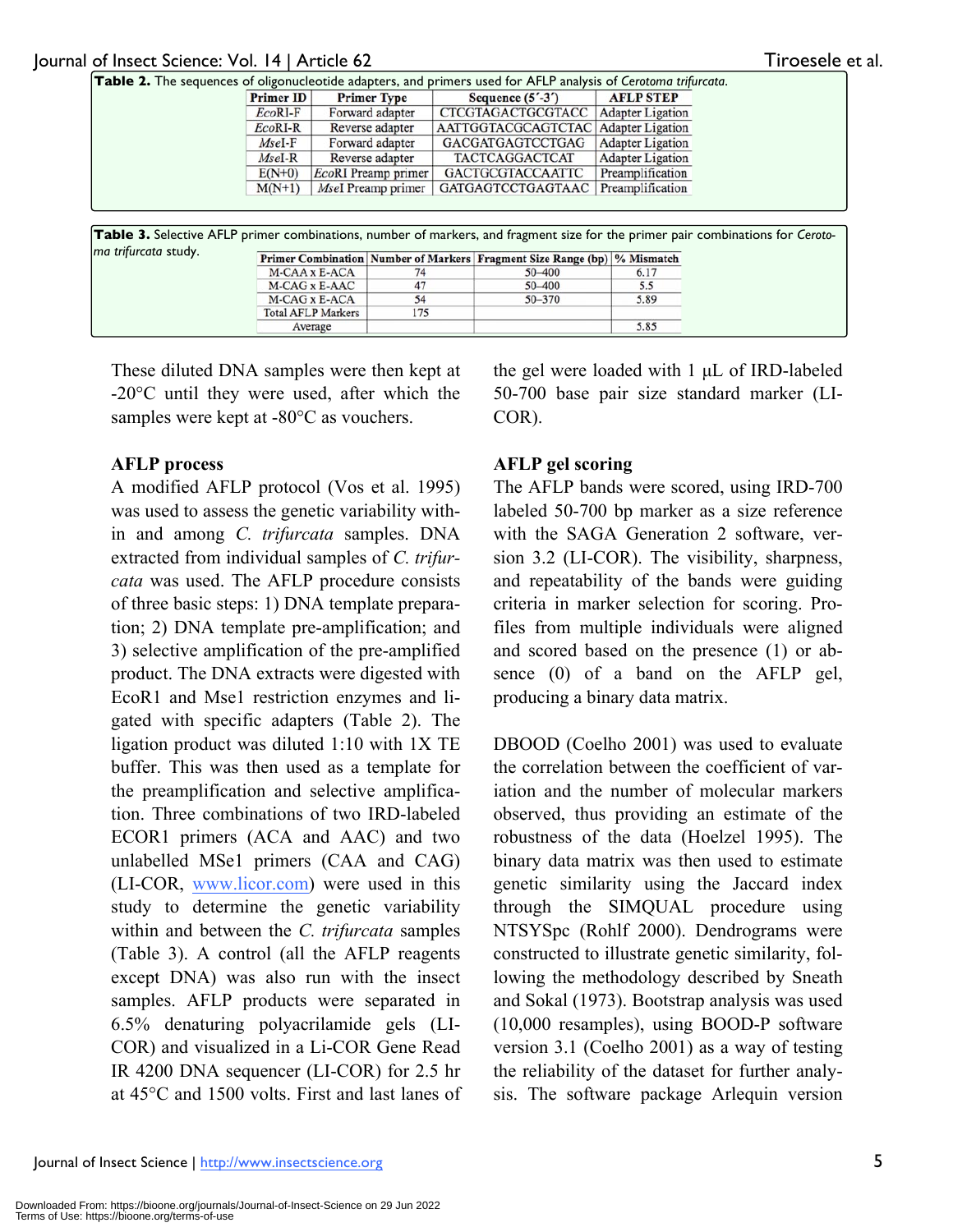3.1 (Excoffier et al. 2005) was used to conduct the analysis of molecular variance (AMOVA). The AMOVA tests for genetic structure and genetic variability among groups, within groups, and within locations (Schneider et al. 2000). ARLEQUIN (version 3.1) was also used for pair-wise comparisons to test genetic divergence  $(F_{ST} - Wright's$  inbreeding coefficient; Slatkin 1995). Genetic isolation was tested, comparing geographic distance and genetic dissimilarity, using the Mantel test (Mantel 1967; Smouse et al. 1986) with 1000 permutations using ARLEQUIN version 3.1. POPGENE version 1.32 (Yeh and Boyle 1997) was used to determine the degree of polymorphisms both within and between samples of *C. trifurcata*. Genetic differentiation between samples was assessed using Nei's gene diversity index  $(G<sub>ST</sub>)$  in POPGENE; gene flow was estimated from  $G<sub>ST</sub>$ , expressed as  $(N<sub>m</sub>)$  = 0.5 (1-  $G<sub>ST</sub>)/G<sub>ST</sub>$ (McDermott and McDonald 1993, Bonin et al. 2007, Ryman and Leimar 2009). West (Nebraska) samples from 2008 and 2010 and East (Illinois/Ohio) samples from 2003 and 2010 were used to test for temporal genetic variation of *C. trifurcata* using total genetic diversity  $(H_T)$ , the Mantel test, and gene flow. Fall armyworm larvae, *Spodoptera frugiperda*  (J.E. Smith) (Lepidoptera: Noctuidae) were used as the outlier group to test the robustness of the analytical tool in the POPGENE analysis.

### **The effectiveness of AFLP markers**

Each primer combination was used with 24 randomly selected individuals from the samples for assessing the genotyping error. Each primer combination was replicated three times, with these same 24 individuals, and the AFLP processes as initially done for the main experiment. The individual loci were then examined for mismatches among the three replicates. The error rate was calculated as the ratio of the total number of mismatches (presence or absence of a band) at a particular locus to the number of the replicated individuals (Pompanon et al. 2005; Bonin et al. 2007). Loci with an error rate greater than 0.1 were rejected and not used in the study.

### **Results**

### **The polymorphism and robustness of AFLP primers analyzed**

A total of 175 loci ranging in size from 50 to 400 bp were observed using the three primer combinations (Table 3). About 96.5% of the genetic variability was accounted for, indicating that there was sufficient number of markers for further robust analysis (Coelho 2001).

The number of loci that were polymorphic for all the samples examined ranged between 124 and 168, with an average of 143 loci. The average loci polymorphism was 82% and ranged from 70.86% to 96% for Ames (Iowa) and Concord (Nebraska), respectively (Table 4).

### **Temporal variation of** *C. trifurcata* **for Nebraska and Ohio samples**

The total genetic diversity  $(H_T)$ , when comparing the 2008 and 2010 Nebraska samples, was 0.400, 0.410, 0.440, and 0.296 for Lincoln, Mead, Concord, and Clay Center, respectively. The proportion of total diversity among these samples  $(G<sub>ST</sub>)$  was 0.136, 0.124, 0.089, and 0.032 for Lincoln, Mead, Concord, and Clay Center, respectively. Gene flow  $(N_m)$ for Lincoln, Mead, Concord, and Clay Center were 3.189, 3.527, 5.109, and 5.250, respectively, which indicates a high gene flow between the 2008 and 2010 samples. The total genetic diversity of the East samples taken in 2003 and 2010 was 0.385. The proportion of total diversity among samples was 0.175, and gene flow was found to be 2.362 for East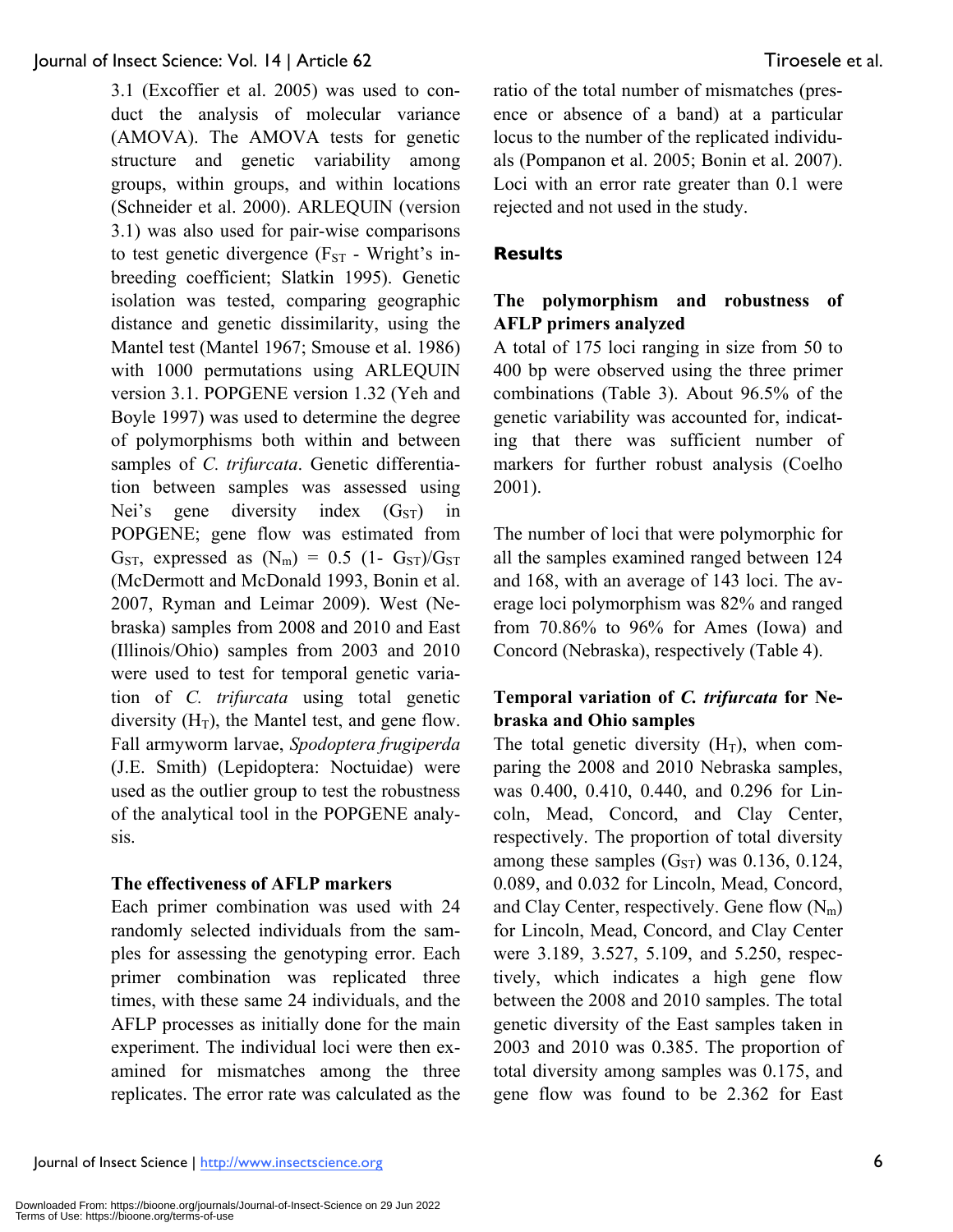**Table 4.** Genetic diversity estimates for all *Cerotoma trifurcata* subpopulations : number of polymorphic loci, percent loci polymorphism, heterozygosity (genetic variation) for a subpopulation (HS), heterozygosity for all *C. trifurcata* subpopulations (HT), gene flow among all subpopulations  $(N_m)$  and genetic variation between subpopulations  $(G_{st})$ .

|              | Subpopulations # of Polymorphic Loci   % Polymorphism |       | $H_s$ | $H_{\rm T}$ | Gst    | Nm     |
|--------------|-------------------------------------------------------|-------|-------|-------------|--------|--------|
| AM           | 124                                                   | 70.86 | 0.294 |             |        |        |
| <b>SUTH</b>  | 141                                                   | 80.57 | 0.333 |             |        |        |
| <b>CHA</b>   | 145                                                   | 82.86 | 0.344 |             |        |        |
| <b>LEW</b>   | 129                                                   | 73.71 | 0.229 |             |        |        |
| <b>LINCA</b> | 131                                                   | 74.86 | 0.278 |             |        |        |
| <b>LINCB</b> | 161                                                   | 92    | 0.414 |             |        |        |
| <b>MEADA</b> | 145                                                   | 82.86 | 0.352 |             |        |        |
| <b>MEADB</b> | 148                                                   | 84.57 | 0.365 |             |        |        |
| <b>CLCA</b>  | 139                                                   | 79.43 | 0.28  |             |        |        |
| <b>CLCB</b>  | 122                                                   | 69.71 | 0.293 |             |        |        |
| <b>CONCA</b> | 149                                                   | 85.14 | 0.371 |             |        |        |
| <b>CONCB</b> | 168                                                   | 96    | 0.425 |             |        |        |
| <b>SD</b>    | 154                                                   | 88    | 0.301 |             |        |        |
| LAMB         | 135                                                   | 77.14 | 0.32  |             |        |        |
| <b>BECK</b>  | 127                                                   | 72.57 | 0.311 |             |        |        |
| <b>COL</b>   | 164                                                   | 93.71 | 0.412 |             |        |        |
| <b>MAN</b>   | 162                                                   | 92.57 | 0.413 |             |        |        |
| <b>PEMIS</b> | 140                                                   | 80    | 0.406 |             |        |        |
| LOG          | 132                                                   | 75.43 | 0.312 |             |        |        |
| <b>RICH</b>  | 147                                                   | 84    | 0.266 |             |        |        |
| <b>HANC</b>  | 145                                                   | 82.86 | 0.315 |             |        |        |
| <b>PEM</b>   | 139                                                   | 79.43 | 0.318 |             |        |        |
| <b>WAV</b>   | 137                                                   | 78.29 | 0.324 |             |        |        |
| <b>HOYT</b>  | 153                                                   | 87.43 | 0.346 |             |        |        |
| <b>SAV</b>   | 138                                                   | 78.86 | 0.343 |             |        |        |
| Average      | 143                                                   | 81.71 | 0.335 | 0.4261      | 0.2149 | 1.8268 |

**Table 5.** Analysis of molecular variance (AMOVA) for 25 subpopulations of *Cerotoma trifurcata* collected from five different regions of the Midwestern USA (North, South, East, West, and Central).

| <b>Source of Variation</b>            | df       | Sum of<br><b>Squares</b> | <b>Variance</b><br><b>Components of Variation</b> | Percentage |
|---------------------------------------|----------|--------------------------|---------------------------------------------------|------------|
| Among groups                          | 4        | 748.774                  | $0.93569$ Va                                      | 5.6        |
| Among subpopulations<br>within groups | 20       | 1388.308                 | 2.10997 Vb                                        | 12.63      |
| Within subpopulations                 | 637      | 8702.694                 | 13.66200 Vc                                       | 81.77      |
| Total                                 | 661      | 10839.78                 | 16.70767                                          |            |
| <b>Fixation Index</b>                 | $F_{st}$ | 0.18229                  |                                                   |            |

samples. Mantel tests revealed no correlation between genetic and geographic distance for the western Midwest (Nebraska) region samples  $(r = 0.217; P = 0.181)$ ; the regression supported this finding (F<sub>1,26</sub> = 3,07; *P* = 0,079;  $R^2$  =0.003). Similarly, results from the eastern Midwest (Illinois/Ohio) also showed no significant dependency of genetic distance on geographic distance  $(F_{1,26} = 2.86; P = 0.103;$  $R^2$  = 0.099). Therefore, these samples (2003) and 2008) were used as part of the overall analyses.

Genetic diversity, G<sub>ST</sub> values, and gene flow The average heterozygosity  $(H<sub>s</sub>)$  for individual samples was  $0.335$ ; the highest H<sub>S</sub>  $(0.425)$ was recorded at Concord, NE, and the lowest (0.229) was recorded at Lewis, IA (Table 4). The average total heterozygosity  $(H_T)$  for all the *C. trifurcata* samples (0.426) was high. This indicates that the overall heterozygosity of the *C. trifurcata* population is higher than that seen in individual samples. Analysis of multiple locations in POPGENE (Nei 1973; McDermott and McDonald 1993) for genetic diversity estimate  $(G_{ST})$  for all the samples revealed a moderate level of differentiation  $(G<sub>ST</sub> = 0.215)$  (Table 4). The average gene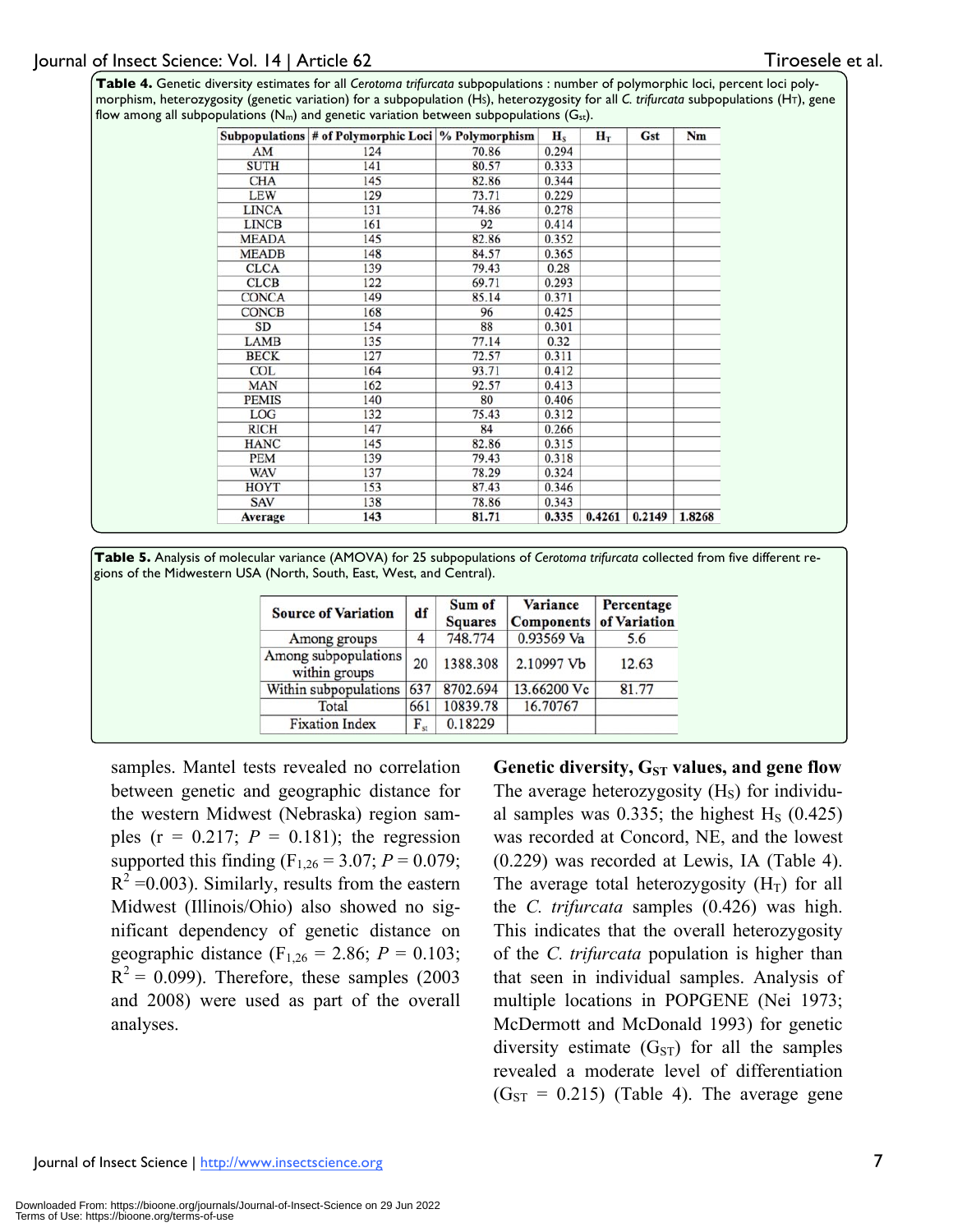





**Figure 3.** Dendogram illustrating the relationships among all the 25 *Cerotoma trifurcata* subpopulations collected from the Midwest USA, and an out group population of fall armyworm (FAW) collected from Iowa. Bootstrap values, when > 50%, are given at each of the forks (1000 replicates). High quality figures are available online.

flow (Nm) among the *C. trifurcata* samples was >1 (1.83) (Table 4).

### **Comparing genetic distance and geographical distance**

The results of the Mantel test for the entire data set revealed no significant correlation between geographic and genetic distance  $(r =$ 0.077,  $P = 0.180$ ) in the *C. trifurcata* samples. This implied that there was no structure in the genetic variation among the samples in relation to either an increase or decrease in geographical distance. The majority of the dissimilarity matrixes had values between 0.1 and 0.25 (Figure 2). In addition, the analysis of dissimilarity by geographic distance scatter plots revealed random dispersion of the matrices for all *C. trifurcata* samples (Figure 2).

#### **Analysis of molecular variance**

Results from the AMOVA revealed the highest percentage of the variation (81.8%) from the total variation was from within *C. trifurcata* sample locations; 12.6% of the total genetic variation was from among samples within groups; and the variability among the groups accounted for 5.60% of the total *C. trifurcata* samples' variation (Table 5). The genetic divergence (0.182), which was measured by the fixation index  $(F_{ST})$  as calculated by Arlequin (Excoffier et al. 1992), showed a moderate degree of genetic differentiation among *C. trifurcata* samples. The dendrogram clustering for the entire *C. trifurcata* samples of all locations did not show any distinctly defined groups or clustering that could separate the samples of *C. trifurcata* into geographic locations as defined for the Midwest USA in this study (Figure 3). Moreover, the *S. frugiperda*  larvae samples used as the outlier group to test the robustness of the analytical tool clearly separated from the *C. trifurcata* samples, indicating the reliability of the cluster analysis (Figure 3).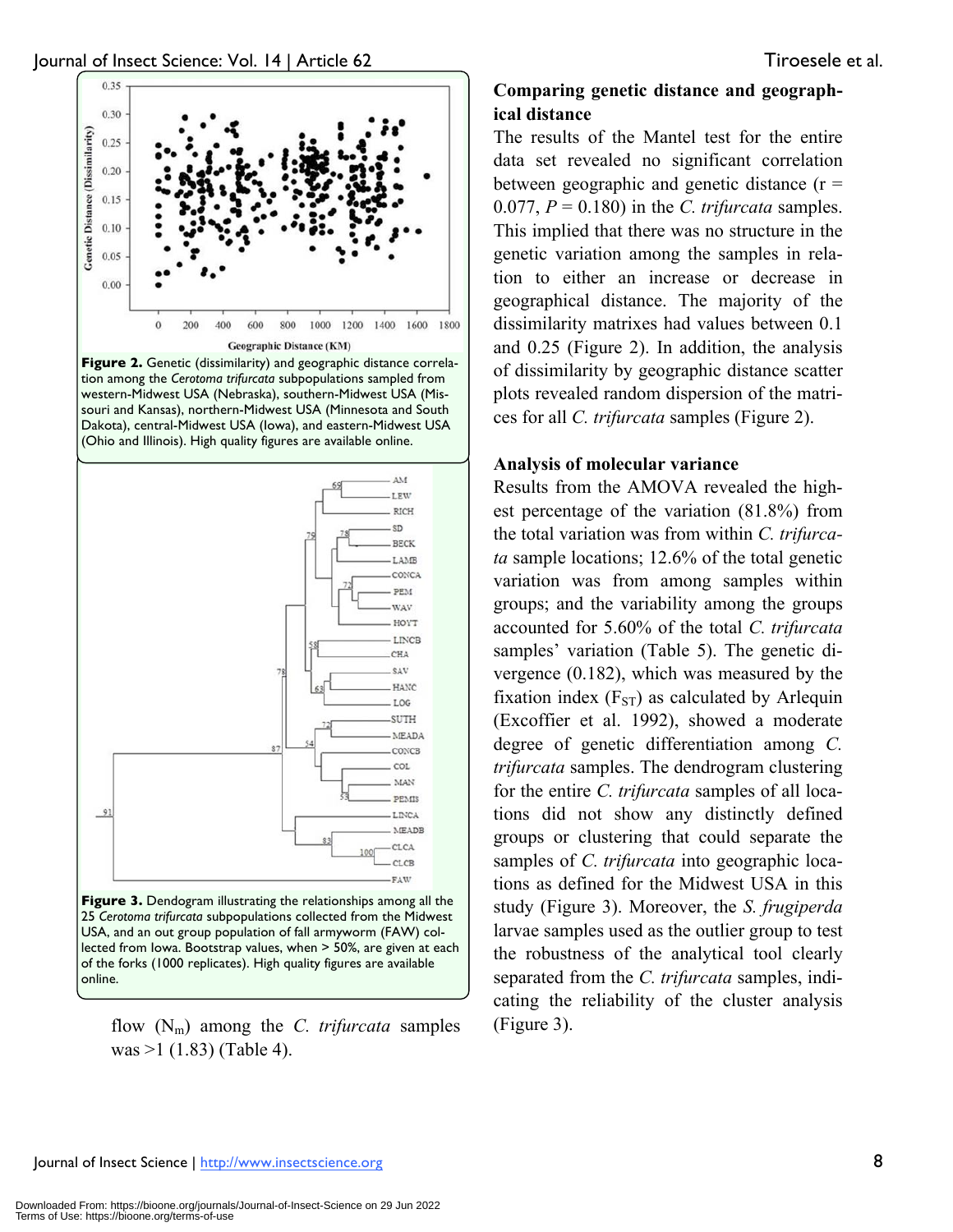### **The AFLP markers reproducibility**

The reproducibility of the results by the three primer pairs, tested on 24 samples randomly selected from various samples, indicated that the AFLP approach was accurate and reliable. The average error rate found in this study was 5.85% (Table 3). The maximum error rate acceptable varies with the scope of the study, but in most cases it should never exceed 10% (Bonin et al. 2007). This implies that the error rate for this study was within the acceptable range; hence, the findings have at least 90% repeatability. Pompanon et al. (2005) emphasized that estimation of error rate should be a priority in AFLP studies. This study has revealed that AFLP is reproducible with an error rate of 5.85%. It is difficult to eradicate the genotyping errors because molecular assays and sample handling manually are not 100% (Bonin et al. 2004).

### **Discussion**

The movement and dispersal of most organisms in the field, including *C. trifurcata*, is difficult to directly observe. The introduction of and advances in molecular biology provide a platform to explore this area by using genetic markers to provide the information needed to infer gene flow and migration tendencies of individuals among different sample locations. Analysis of *C. trifurcata* genetic structure is a key aspect to understand its population dynamics in agricultural scenarios. The development of effective pest management strategies relies on a multidisciplinary approach, and one component of this is knowledge of the population genetic structure of this pest. The formulation of pest management strategies depends on information such as population size, the factors affecting it, and even on the level of interaction among individuals from different locations, which all can influence the scale at which control practices

should be implemented. This latter aspect can be addressed by an analysis and understanding of population genetic structure. The presence of geographic races or biotypes between or within geographic samples may indicate that different control approaches will be required (De Leon et al. 2004).

The temporal variation results revealed relatively low genetic differentiation with good gene flow for *C. trifurcata* samples from both the West (Nebraska) and East (Illinois/Ohio) relative to year of sampling. There was also high gene flow  $(N_m)$  between the 2008 and 2010 samples for Nebraska as well as for the 2003 and 2010 Illinois/Ohio *C. trifurcata* samples. This relatively low  $G<sub>ST</sub>$  and high  $N<sub>m</sub>$ strongly supports that the majority of genetic variation is found within *C. trifurcata* samples rather than between years, prompting our decision to analyze all data together. Temporal population variation analyses provide a way of measuring real-time migration regardless of population history and identifying individuals in a sample as probable immigrants (Paetkau et al. 2004). They also provide the most robust estimates possible of effective population size and migration rate (Wang and Whitlock 2003).

The majority of the variation observed in this study was from within samples, followed by the variation among samples within the five regions , that is, southern Midwest, northern Midwest, western Midwest, eastern Midwest, and central Midwest, USA. The implication is that there is an adequate level of interbreeding between sample locations; hence, genetic variation has not led to a high level of differentiation among sample locations. Krumm (2005), Clark (2005), and Kondidie (2010) also showed similar observations of high within-population variation (as defined by AMOVA) in European corn borer and fall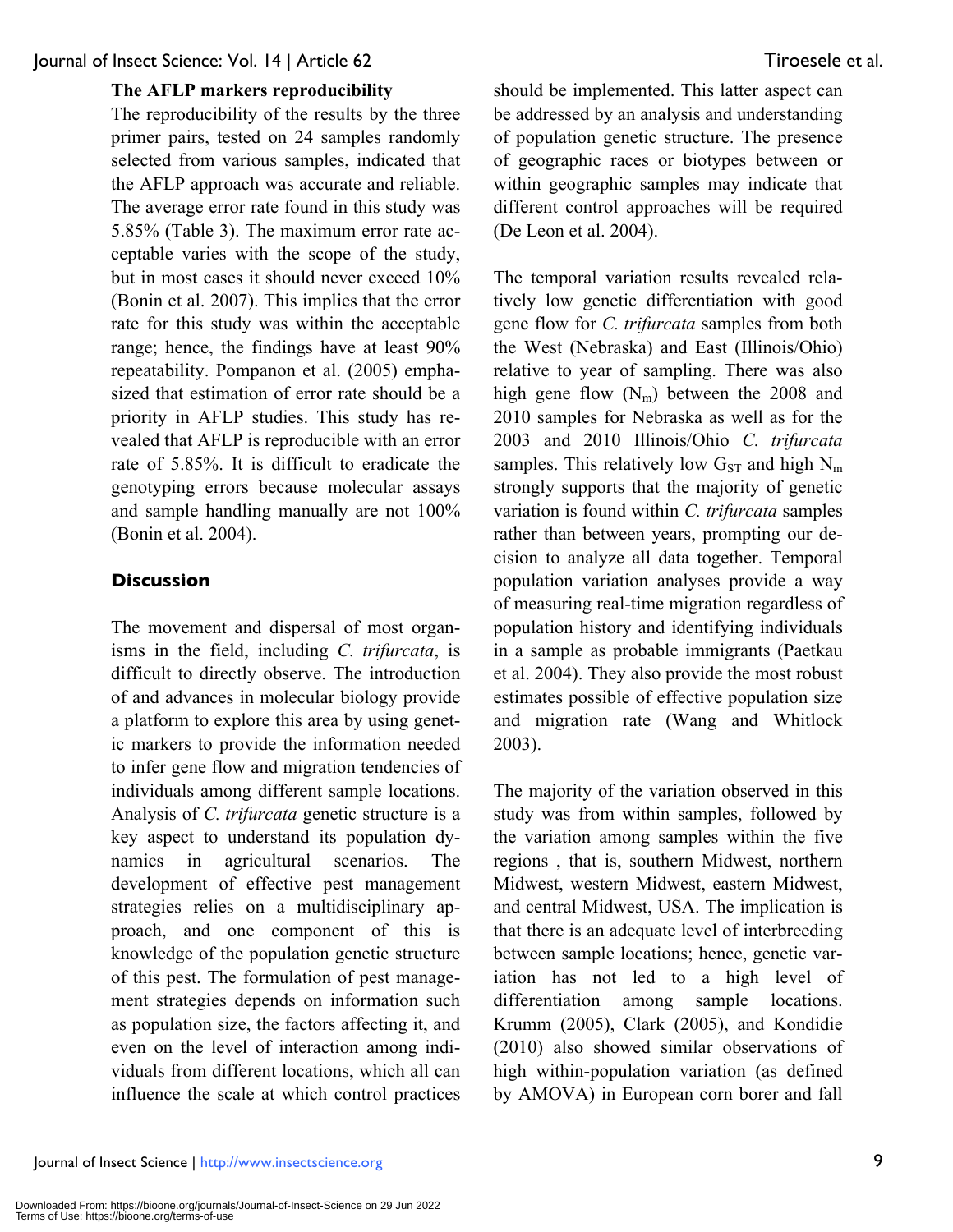armyworm, respectively. The AMOVA results also indicated a low amount of genetic variation among groups, indicating that samples have not differentiated into separate genetic pools; this is further supported by the categorization of samples into the dendrogram. Neither between nor within the regions are isolated by any obvious geographic barriers that could lead to genetic fragmentation.

 $G<sub>ST</sub>$  is the relative measure of genetic differentiation between samples. It is another indicator as to whether the majority of the variation is within or between the samples of interest. When  $G_{ST}$  is < 0.5, the implication is that the majority of variation is found within samples (Clark 2005; Krumm et al. 2007), that is, individuals within samples are likely to be genetically different, but each sample contains the same complement of alleles in similar frequencies (Clark et al. 2007). However,  $G<sub>ST</sub>$ values  $> 0.5$ , approaching 1, indicate that the majority of genetic variability is between samples. The  $G<sub>ST</sub>$  for this study, 0.215, shows some genetic differentiation, but supports the notion that the majority of genetic variation was within the *C. trifurcata* samples, which further supports the AMOVA results.

The distribution of genetic variation within species is strongly linked to life-history traits, particularly dispersal and reproductive mode (Hamrick and Godt 1990). This study revealed an overall  $N_m$  value among the *C. trifurcata* samples to be 1.826, indicating that there is reasonable gene flow among samples locations. Nm > 1 indicates the presence of sufficient gene flow between locations to counter actions leading to genetic differentiation and future genetic isolation (McDermott and McDonald 1993). The level of gene flow observed in this study may be due to the fact that samples were in close proximity within the Midwest (yet there was over 1600 km east

to west and 950 km north to south) with absence or limited impacts of spatial isolation. There is also a lack of geographic barriers that can hinder the *C. trifurcata* movement and dispersal. The average genetic diversity indicated a lack of genetic homozygosity. This implies more heterozygosity between individuals within samples and further supports the AMOVA results of high variation within a sample.

The Mantel test revealed no correlation of geographic and genetic distance for all the *C. trifurcata* samples. It is important to note that the relationship between genetic and geographic distances enables estimation of some demographic parameters such as effective population density and/or dispersal distance in the species of interest (Rousset 2000). The insect population genetic structure depends on the capacity of a sufficient number of individuals crossing spatial and/or temporal barriers so that gene flow among the insects is not severely restricted. An UPGMA dendrogram from the cluster analysis constructed from the genetic distance matrix did not reveal distinct, conclusive separation of *C. trifurcata* samples into groups based on their geographic areas in relation to regions as defined in this study. Therefore, the samples are not genetically differentiated among the regions. The results further support that separate lineages of this pest have not emerged in the regions of this study.

The understanding of molecular data and the genetic principles can enhance the knowledge about insect origin, their diversity, and determination of their capabilities to reproduce in particular environments and communities. The study of insect genetic composition can also define a species in terms of their distinctiveness, their relatedness, and their phylogenetic position. The lack of genetic differentiation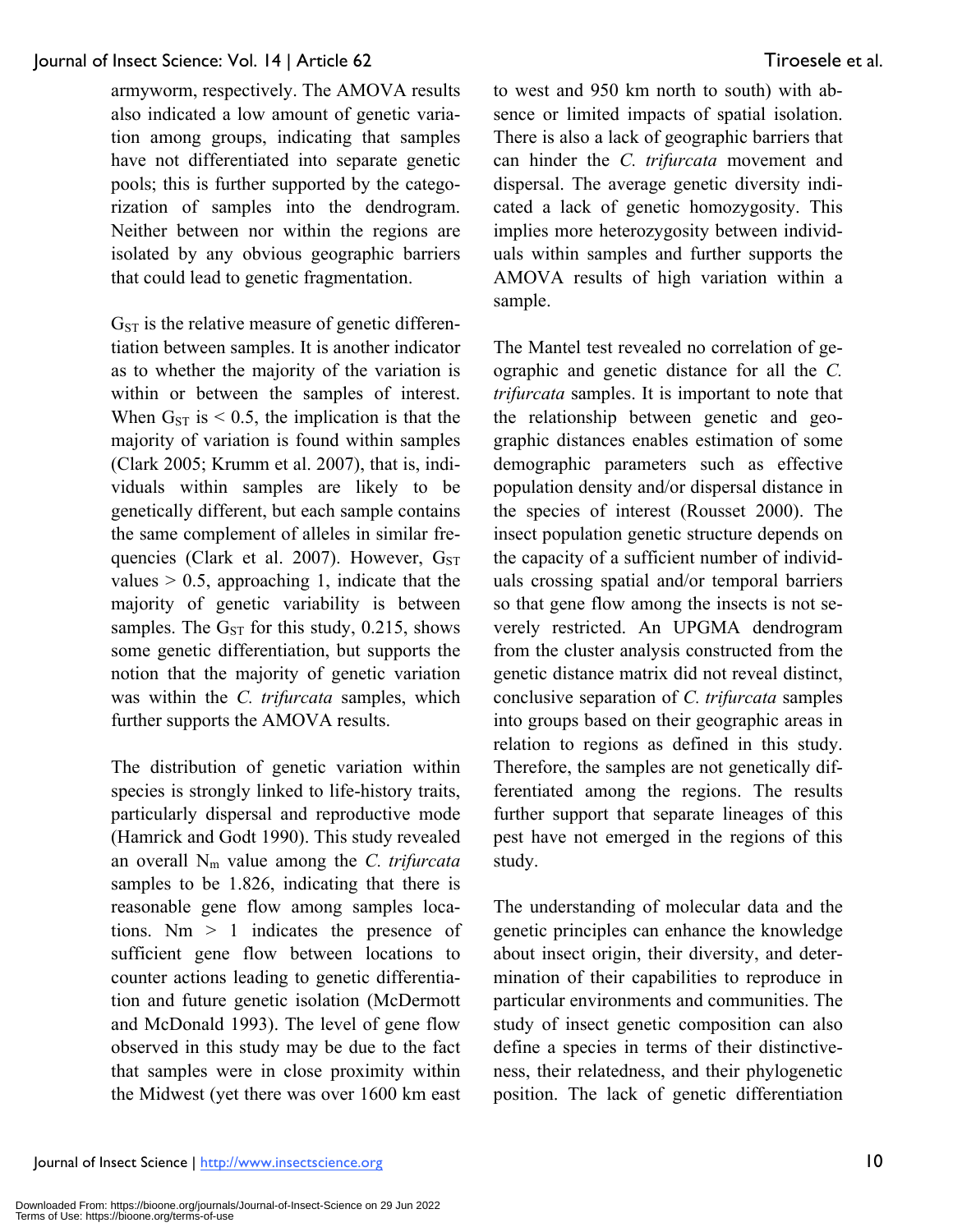observed in this study can, at least in part, be due to the expansion of soybean acreage, which provides continuous habitat and food resources for *C. trifurcata*. This ultimately leads to high possibilities of gene flow, resulting in the lowering of genetic differentiation. The movement of *C. trifurcata* has been associated with host (soybean) quality and availability (Krell et al. 2003). The beetles tend to move to later planted soybeans, which will still be green later into the season, when early-planted soybeans begin to senesce (Pedigo and Zeiss 1996); this is likely to spark the movement and spread of the beetles throughout the Midwest. Newsom and Herzog (1977) found that there is no or little movement by the overwintering *C. trifurcata* from an early-planted soybean area until the first generation was produced. Therefore, the majority of migration by these beetles is likely to occur after the first generation. A proportion of the population is capable of having seasonal migratory flights that spread the population when their original location gets negatively affected by adverse environmental conditions (Coats et al. 1986). By so doing, the population gene pool will also be spread out and gene flow occurs. Insects' capacity for movement, such as through flight, is in part affecting gene flow; hence, understanding the genetic relatedness of individuals is helpful for understanding their potential contribution to gene flow through natural movements.

There have been reports of *C. trifurcata* having short duration, unsustainable flights that only cover short distances (Krell et al. 2003). However, this study indicates that these trivial movements may contribute to distributing the insect. It is of great interest to see how the increase in the soybean acreage and production, which leads to increases in food for these beetles, will shape the dynamics of *C. trifurcata* samples, especially their genetic structure. It is possible that this increase in food source may lead to the reduction in natural movements of *C. trifurcata* searching for soybean host plants, hence the increase in the residency time in a location and thus creating a possibility of higher genetic differentiation.

This is one of the first studies on the *C. trifurcata* molecular genetics. Based on these findings, it is concluded that there is no substantial genetic difference among the *C. trifurcata* sample locations in the Midwest, US. The findings of genetic variability of *C. trifurcata* support the conclusion that in the Midwest, this insect is genetically heterogeneous and part of a large, interbreeding population. Future research should extend the geographic range of samples to include other states outside the Midwest and even include samples from Canada. This will create a better understanding of this insect, which is growing in importance as an agricultural pest.

### **Acknowledgements**

We wish to thank the personnel in the Genetics Laboratory for support during this project. Mention of trade names or commercial products in this publication is solely for the purpose of providing specific information and does not imply recommendation or endorsement by the U.S. Department of Agriculture. USDA is an equal opportunity provider and employer.

### **References**

Bonin A, Bellemain E, Bronken EP, Pompanon F, Brochmann C, Taberlet P. 2004. How to track and assess genotyping errors in population genetics studies. *Molecular Ecology* 13: 3261-3273.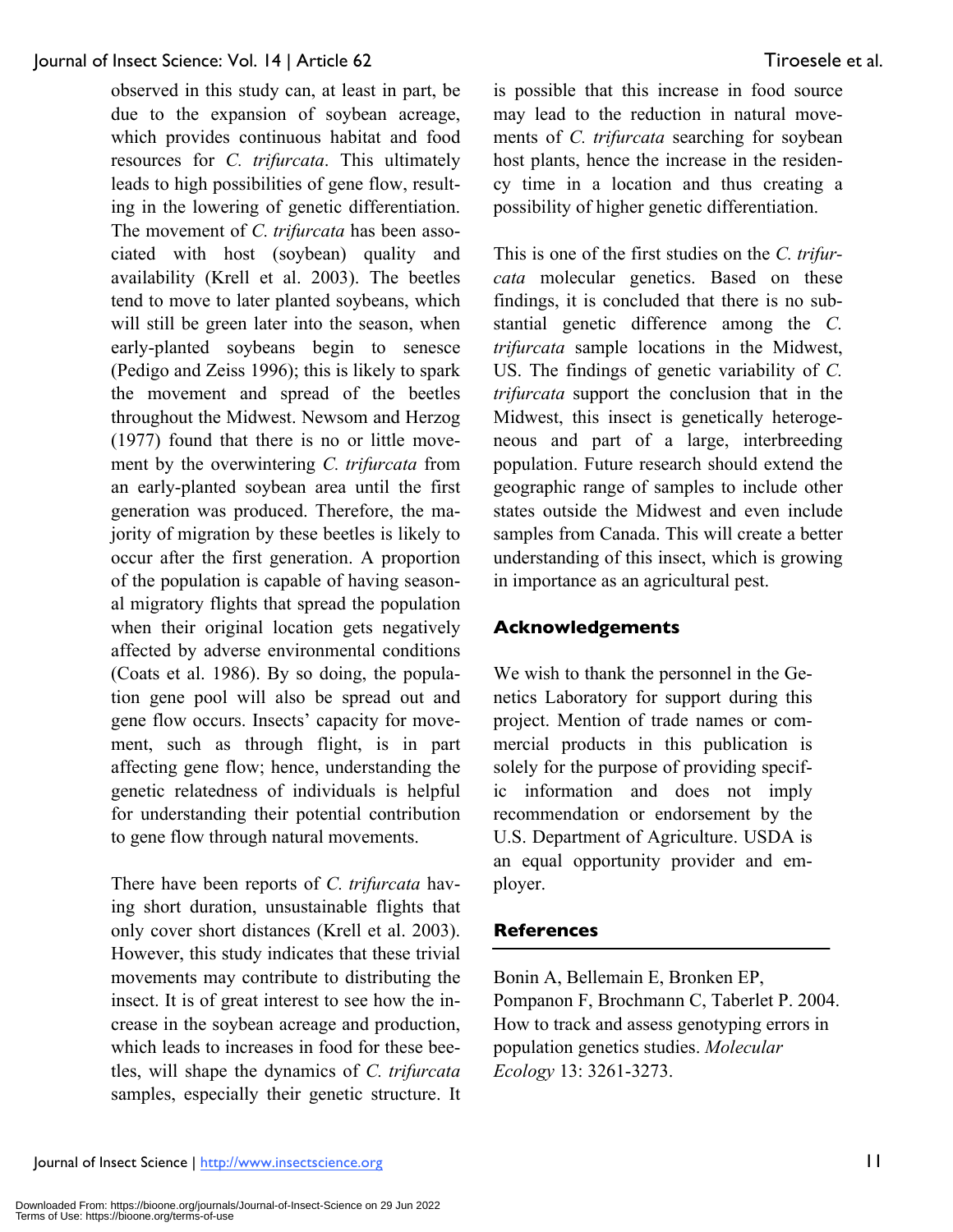Bonin A, Ehrich D, Manel S. 2007. Statistical analysis of amplified fragment length polymorphism data: a toolbox for molecular ecologists and evolutionists. *Molecular Ecology* 16: 3737-3758.

Clark PL. 2005. *Population variation of the fall armyworm, Spodoptera frugiperda (J. E. Smith), in the Western Hemisphere*. PhD Dissertation. Department of Entomology, University of Nebraska, Lincoln, USA.

Clark PL, Molina-Ochoa J, Martinelli S, Skoda SR, Isenhour DJ, Lee DJ, Krumn JT, Foster JE. 2007. Population variation of *Spodoptera frugiperda* (J. E. Smith) in the Western Hemisphere. *Journal of Insect Science* 7: 1-10.

Coats SA, Tollefson JJ, Mutchmor JA. 1986. Study of migratory flight in the western corn rootworm (Coleoptera: Chrysomelidae). *Environmental Entomology* 15:1-6.

Coelho ASG. 2001. DBOOT, BOOD and BOOD-P Software. Dept de Biologia Geral ICB/UFG.

Crouau-Roy B. 1989. Population Studies on an Endemic Troglobitic Beetle: Geographical Patterns of Genetic Variation, Gene Flow and Genetic Structure Compared With Morphometric Data. *Genetics* 121: 571-582.

De Leon JH, Jones WA, Morgan DJW. 2004. Population Genetic Structure of *Homalodisca coagulate* (Homoptera: Cicadellidae), the Vector of the Bacterium *Xylella fastidiosa*  Causing Pierce's Disease in Grapevines. *Annals of the Entomological Society of America* 97: 809-818.

Excoffier L, Laval G, Schneider S. 2005. Arlequin ver. 3.0: an integrated software package for population genetics data analysis. *Journal of Evolutionary Bioinformatics* 1: 47- 50.

Gerber S, Mariette S, Streiff R, Bodenes C, Kremer A. 2000. Comparison of micro satellites and amplified fragment length polymorphism markers for parentage analysis. *Molecular Ecology* 9: 1037-1048.

Gonzalez-Rodriguez A, Benre B, Castaneda A, Oyama K. 2000. Population Genetic Structure of *Acanthoscelides obtectus* and *A. obvelatus* (Coleoptera: Bruchidae) from Wild and Cultivated *Phaseolus* spp. (Leguminosae). *Annals of the Entomological Society of America* 93: 1100-1107.

Hamrick JL, Godt MJ. 1990. Allozyme diversity in plant species. In: Brown AHD, Clegg MT, Kahler AL, Weir BS, Editors. *Plant population genetics, breeding, and genetic resources*. pp. 43-63. Sinauer.

Hill JH, Koval NC, Gaska JM, Grau CR. 2007. Identification of field tolerance to bean pod mottle and soybean mosaic viruses in soybean. *Crop Science* 47: 212-218.

Hoelzel AR. 1995. Genetic Analysis of Populations. In: Meyers RA, Editor. *Molecular Biology and Biotechnology- A Comprehensive Desk Reference*. pp. 359-363. VCH Publishers, Inc.

Hopkins JD, Mueller AJ. 1984. Effect of bean pod mottle virus on soybean yield. *Journal of Economic Entomology* 77: 943-947.

Horn NL, Newsom LD, Jensen RL. 1973. Economic injury thresholds of bean pod mottle and tobacco ringspot virus infection of soybeans. *Plant Disease Report* 57: 811-813.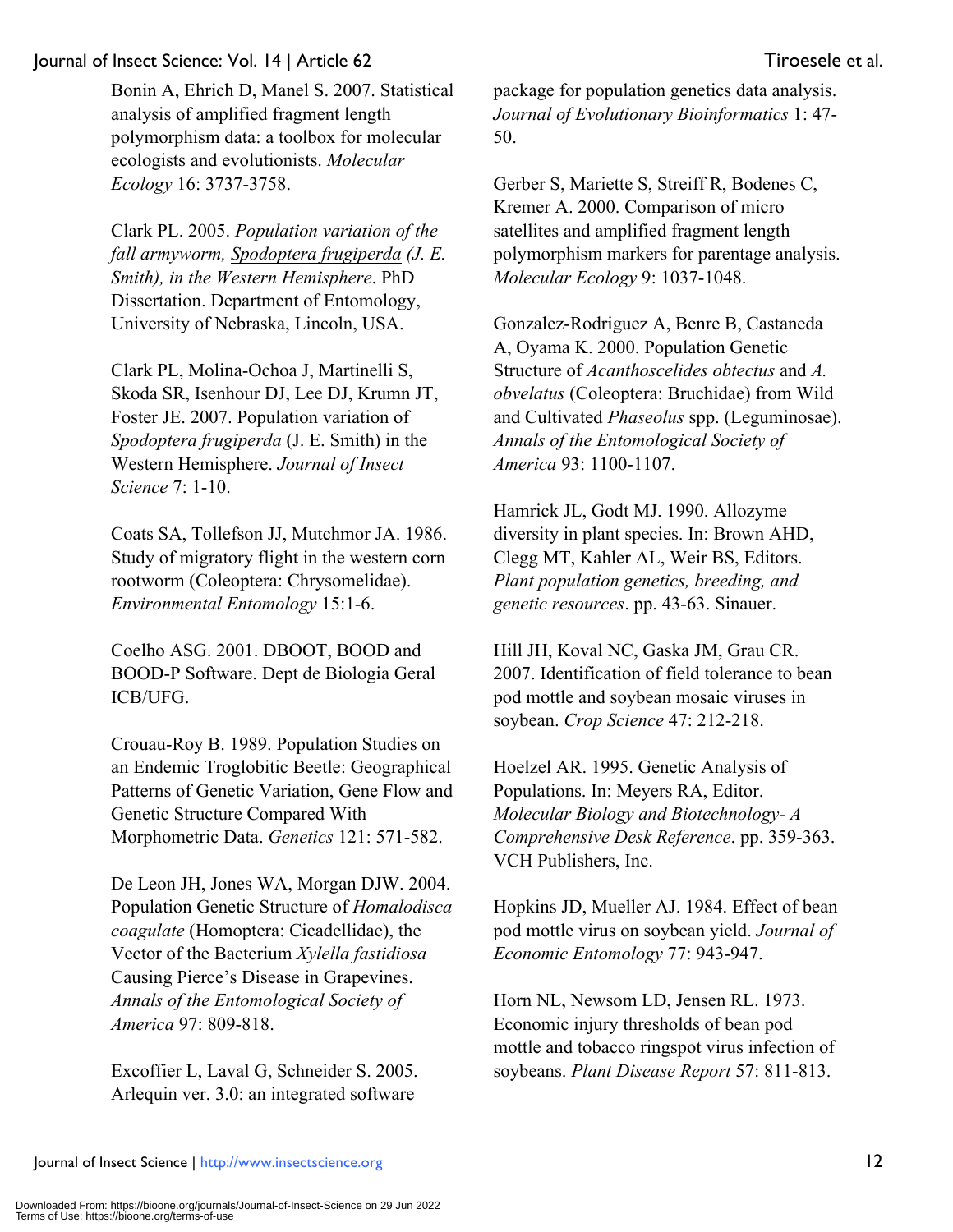Jansen WP, Staples R. 1971. Specificity of transmission of cowpea mosaic virus by species within the subfamily Galerucinae, family Chrysomelidae. *Journal of Economic Entomology* 64: 365-367.

Kondidie DB. 2010. *Genetic variability and gene flow of the fall armyworm, Spodoptera frugiperda (J. E. Smith), in the Western Hemisphere and susceptibility to insecticides*. PhD Dissertation. Department of Entomology, University of Nebraska, Lincoln, USA.

Krell RK, Wilson TA, Pedigo LP, Rice ME. 2003. Characterization of bean leaf beetle (Coleoptera: Chrysomelidae) flight capacity. *Journal of the Kansas Entomological Society* 76: 406-416.

Krumm JT. 2005. *Assessment of the genetic structure, variability, and gene flow of the European corn borer, Ostrinia nubilalis (Hubner) (Lepidoptera: Crambidae)*. PhD Dissertation. Department of Entomology, University of Nebraska-Lincoln, Nebraska, USA.

Krumm JT, Hunt TE, Skoda SR, Hein GL, Lee DJ, Clark PL, Foster JE. 2008. Genetic variability of the European Corn Borer, *Ostrinia nubilalis*, suggest gene flow between populations in the Midwestern United States. *Journal of Insect Science* 8:72. Available online: www.insectscience.org/8.72

Liebherr JK. 1988. Gene flow in ground beetles (Coleoptera: Carabidae) of differing habitat preference and flight-wing development. *Evolution* 42: 129-137.

Lindroth E, Hunt TE, Skoda SR, Culy MD, Lee D, Foster JE. 2012. Population Genetics of the Western Bean Cutworm (Lepidoptera: Noctuidae) Across the United States. *Annals*  *of the Entomological Society of America* 105: 685-692.

Lundgren JG, Riedell WE. 2008. Soybean nitrogen relations and root characteristics after *Cerotoma trifurcata* (Coleoptera: Chrysomelidae) larval feeding injury. *Journal of Entomological Science* 43: 107-116.

Mantel NA. 1967. The detection of disease clustering and a generalized regression approach. *Cancer Research* 27: 209-220.

Martinelli S, Clark PL, Zucchi MI, Silva-Filho MC, Foster JE, Omoto C. 2007. Genetic structure and molecular variability of *Spodoptera frugiperda* (Lepidoptera: Noctuidae) collected in maize and cotton fields in Brazil. *Bulletin of Entomological Research* 97: 225-231.

McDermott JM, McDonald BA. 1993. Gene flow in plant pathosystems. *Annual Review of Phytopathology* 31: 353-373.

Newsom LD, Herzog DC. 1977. Trap crops for control of soybean pests. *Louisiana Agric*. 20: 14-15.

Paetkau D, Slade R, Burden M, Estoup A. 2004. Genetic assignment methods for the direct, real-time estimation of migration rate: a simulation-based exploration of accuracy and power. *Moecular Ecology* 13: 55-65.

Pedigo LP, Zeiss MR. 1996. Effect of soybean planting date on bean leaf beetle (Coleoptera: Chrysomelidae) abundance and pod injury. *Journal of Economic Entomology* 89: 183- 188.

Pompanon F, Bonin A, Bellemain E, Taberlet P. 2005. Genotyping errors: causes, consequences and solutions. *Nature Reviews*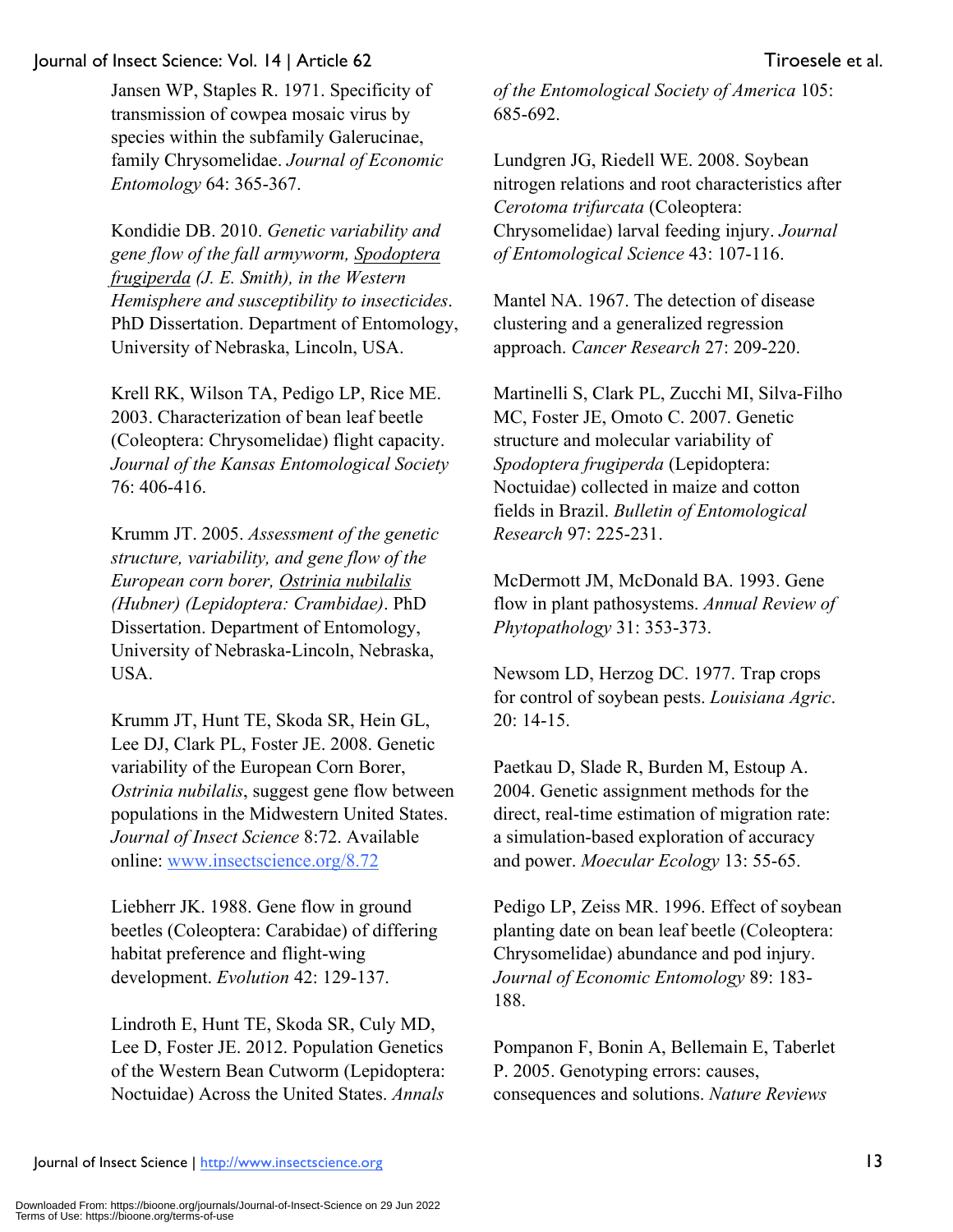*Genetics* 6: 847-859.

Reineke A, Karlovsy P, Zebitz CPW. 1998. Preparation and purification of DNA from insects for AFLP analysis. *Insect Molecular Biology* 7: 95-99.

Rohlf FJ. 2000. *NTSYS-pc numerical taxonomy and multivariate analysis system, version 2.1 manual*. Applied Biostatistics.

Rousset F. 2000. Genetic differentiation between individuals. *Journal of Evolutionary Biology* 13: 58-62.

Ruggiero LF, Aubry KB, Buskirk SW, Koehler GM, Krebs CJ, McKelvey KS, Squires JR. 2004. *Ecology and conservation of lynx in the United States.* General Technical Report RMRS-GTR-30WWW. Fort Collins, CO: U.S. Department of Agriculture, Forest Service, Rocky Mountain Research Station.

Ryman N, Leimar O. 2009. Gst is still a useful measure of genetic differentiation – a comment on Jost's D. *Molecular Ecology* 18: 2084-2087.

Savelkoul PH, Aarts HJ, de Haas J, Dijkshoorn L, Duim B, Otsen M, Rademaker JL, Schouls L, Lenstra JA. 1999. Amplified fragment length polymorphism analysis: The state of an art. *Journal of Clinical Microbiology* 37: 3083-3091.

Schneider S, Roessli D, Excoffier L. 2000. *Arlequin ver. 2.000: a software for population genetics data analysis.* Genetics and Biometry Laboratory, University of Geneva, Switzerland.

Slatkin, M. 1995 A measure of population subdivision based on microsatellite allele frequencies. *Genetics* 139: 457-462.

Sluss TP, Graham HM. 1979. Allozyme variation in natural populations of *Heliothis virescens*. *Annals of the Entomological Society of America* 72: 317-322.

Smelser RB, Pedigo LP. 1992. Bean leaf beetle (Coleoptera: Chrysomelidae) herbivory on leaf, stem, and pod components of soybean. *Journal of Economic Entomology* 85: 2408-2412.

Smouse PE, Long JC, Sokal RR. 1986. Multiple regression and correlation extensions of the Mantel Test of matrix correspondence. *Systematic Zoology* 35: 627-632.

Sneath PHA, Sokal RR. 1973. *Numerical taxonomy.* Freeman.

Vos P, Hogers R, Bleeker M, Reijans M, Van de Lee T, Hornes M, Frijters A, Pot J, Peleman J, Kuiper M, Zabeau M. 1995. AFLP: A new technique for DNA fingerprinting. *Nucleic Acids Research* 23: 4407-4414.

Walters HJ. 1964. Transmission of bean pod mottle virus by bean leaf beetles. *Phytopathology* 54: 240

Walters HJ, Dodds NL. 1969. Identification and beetle transmission of an isolate of cowpea chlorotic mottle virus from Desodium. *Phytopathology* 59: 1055.

Wang J, Whitlock MC. 2003. Estimating effective population size and migration rates from genetic samples over space and time. *Genetics* 163: 429-446*.*

Yeh FC, Boyle TBJ. 1997. *POPGENE Microsoft Windows-based software for Population genetic analysis*. A joint project development by Yeh FC, Boyle T. Center for